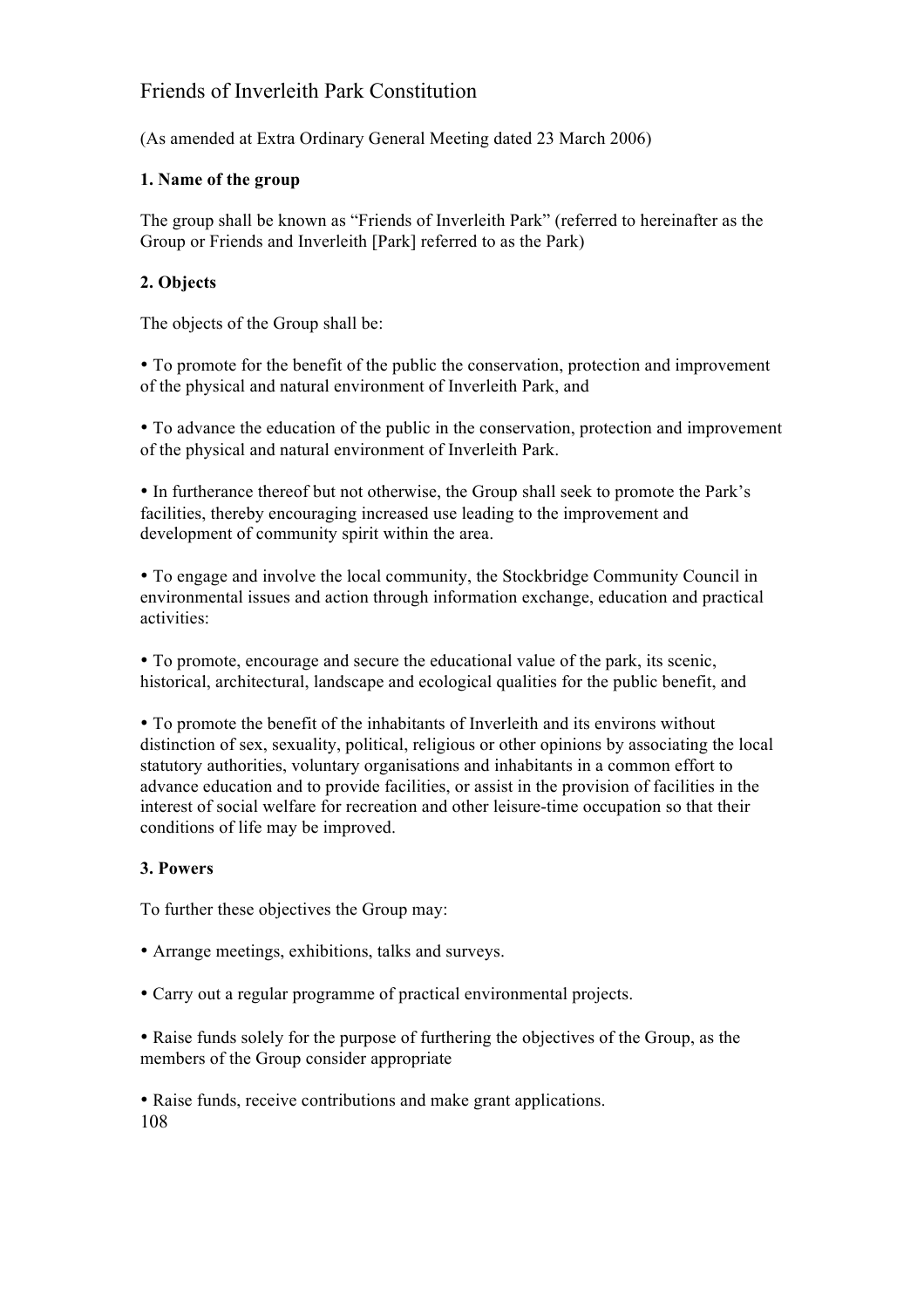• Liaise and work in partnership with other organisations and individuals such as voluntary organisations, local authorities, government department.

• Establish and support any associations and institutions form to further the objectives of the Group.

• Collect disseminate and exchange relevant information and advice.

• Undertake research or surveys, which directly or indirectly promote the objectives of the group.

• Publicise the Group's activities through leaflets, posters, newsletters, articles, photographs and videos.

• Buy hire or legitimately borrow any equipment, tools or other property required to fulfil the Group's objectives.

• Buy, lease or take in exchange any property necessary for the achievements of the objectives of the Group and to equip and maintain it for use.

• Subject to any consents required by law to sell, lease or dispose of all or any part of the property of the Group.

• To do all such lawful things as are necessary for the achievement of the Groups objectives.

#### **4. Memberships**

#### **Eligibility**

Membership shall be open to anyone who supports the objectives of the Group and is willing to take part in its activities, providing they have been accepted for membership and paid the required subscription. Their names will be entered in the register of members.

#### **Refusal or termination**

The management committee shall retain the right for adequate reasons to refuse or terminate membership of any individual, after giving the individual concerned the right to be heard by the Management Committee before a final decision is made.

#### **5. Subscriptions**

An annual membership subscription will be payable in October of each year at a rate or rates fixed by the Management Committee (agreed at the Annual General Meeting  $[AGM]$ 

Subscriptions will be due within one month of the AGM. Any member not having paid their subscriptions for the current year within one month of the AGM shall have their name removed from the Register of members (at the discretion of the committee)

#### **6. Office Bearers and Committee**

The Group shall be directed by a Management Committee of nine (3-6) members that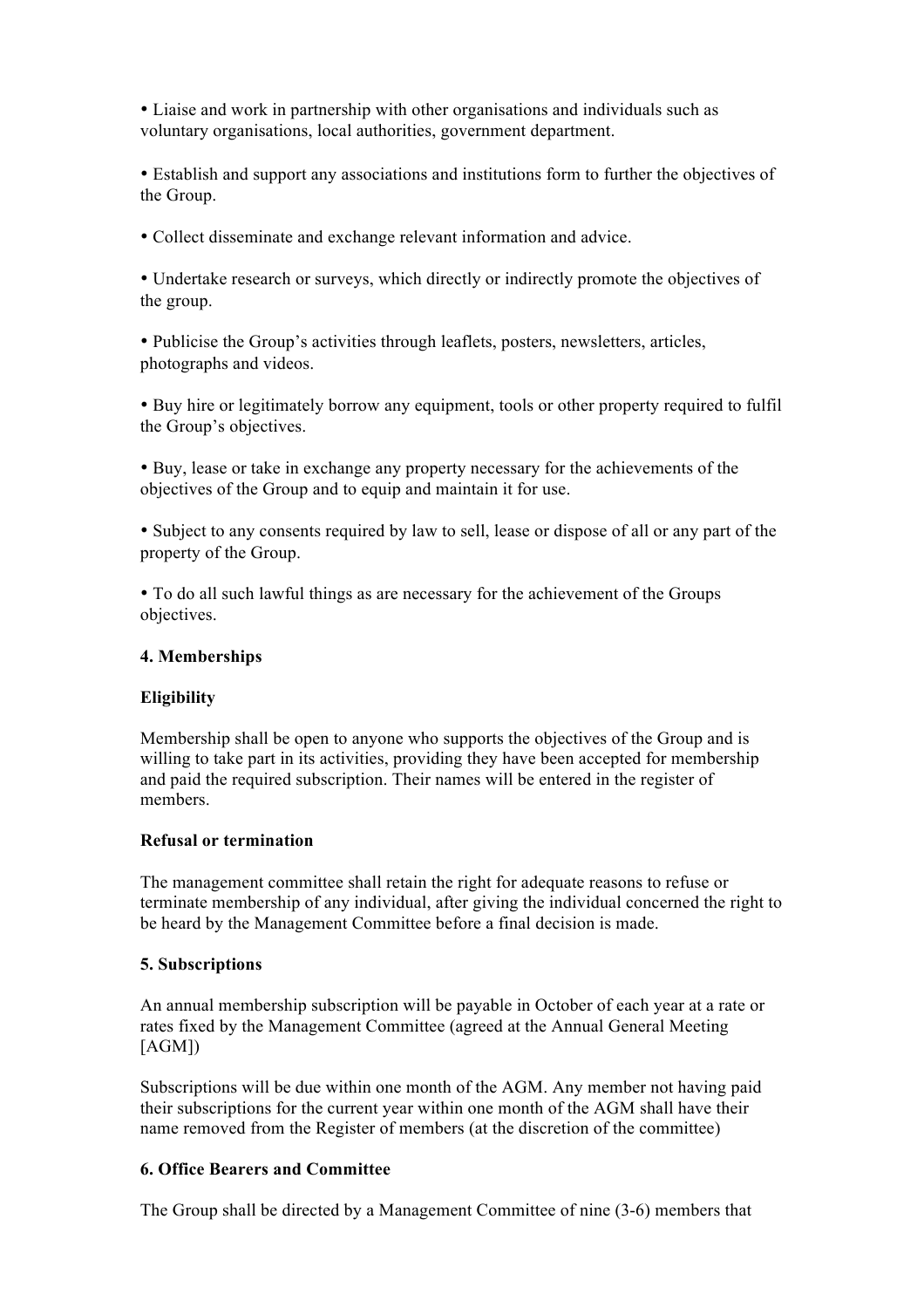shall meet at least four times per year.

At the AGM the members shall elect a Convener, Secretary, Treasurer and up to nine members of the Management Committee.109

Office bearers shall be elected at the AGM.

Office bearers shall be members of the Management Committee and any other committees the Group set up.

Office bearers and members of the Management Committee shall normally serve for a period of three years.

One third of the number shall retire each year by rotation. Retiring office bearers and committee members may be re-elected.

If any vacancies arise, the Management Committee shall have the power to elect [co-op] a replacement until the next AGM.

The Management Committee shall have the power to remove from office any office bearer after a motion of no confidence has been passed by a majority of the committee. Sub committees may be set up by the Management Committee for specific purposes.

## **7. Annual and other General Meetings**

#### **Annual General Meeting**

The AGM will be held in October of each year after giving due notice of thirty days to each member.

At the AGM the Annual report and audited financial statement shall be presented. Management Committee shall be nominated and elected and other relevant business conducted.

Notices of motion, duly proposed and seconded by two members of the Group should be presented to the Secretary in writing not less than fourteen days before the AGM general meetings.

The Secretary should notify the members of the agenda on the calling notice of the AGM general meetings.

#### **General Meetings**

At least two general meetings [including the AGM] shall be held each calendar year, one in each half of the year.

An Extraordinary General Meeting (EGM) may be called by the Management Committee giving at least fourteen days notice to the membership.

On receipt of a written demand from at least 25% of the membership, the Secretary must call EGM, which must be held no more than twenty-eight days after the receipt of the demand. 110

#### **8. Procedures**

**Records**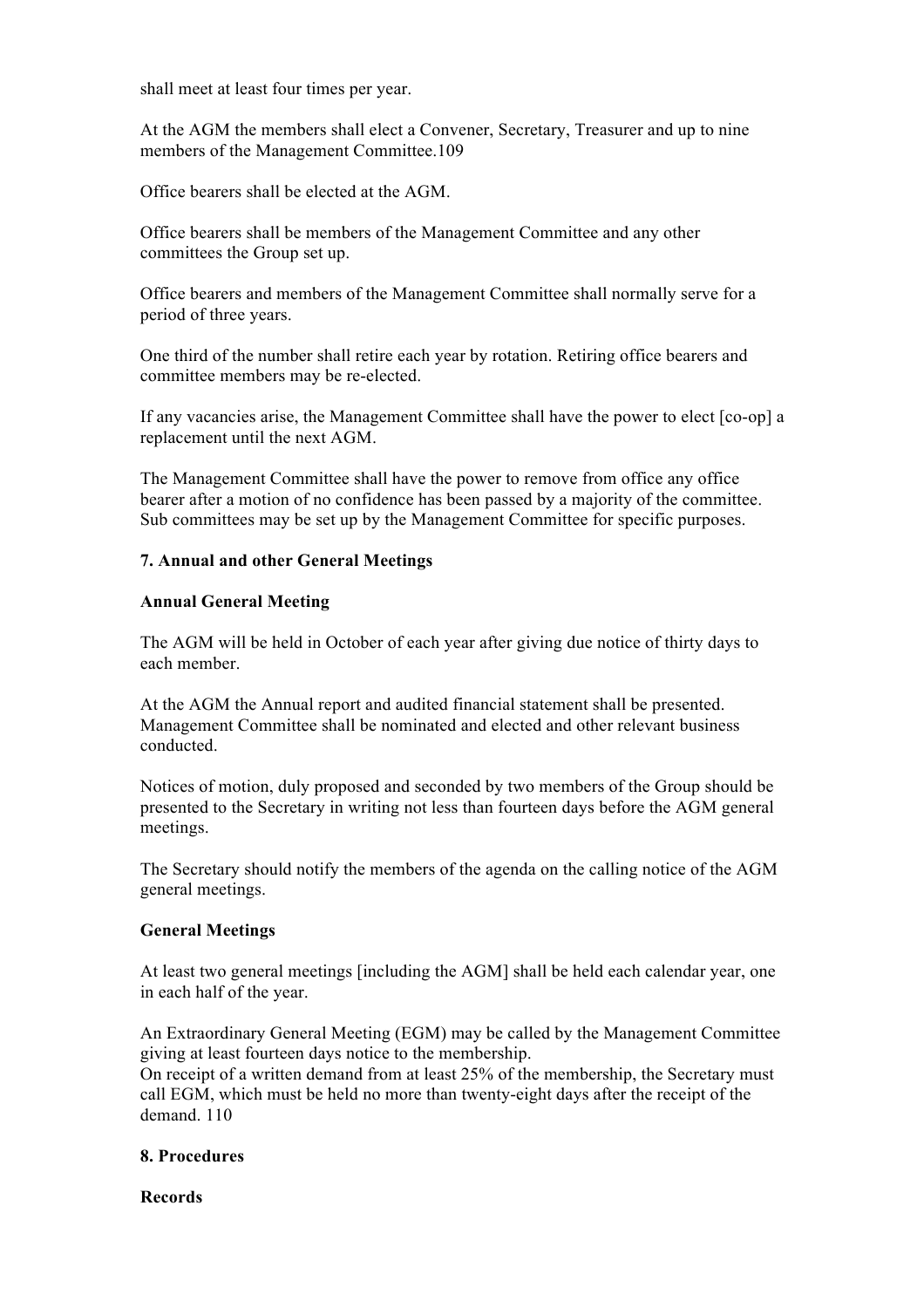The Secretary shall take a record of all committee and general meetings and produce minutes for confirmation.

## **Quora and Attendance**

At committee meetings a quorum of five eligible members; at the AGM it shall be ten.

## **Voting**

Councillors and council officials shall take an advisory role and shall have no voting rights.

Decisions shall be made by a simple majority of those present and eligible to vote. All paid up members of the Group shall be eligible to vote. The Convenor shall have an additional vote if required in the event of a tie.

All questions for decision of the committee at any general meeting shall be determined by a show of hands. The decision of the committee on any matter not provided for in these rules shall be final and binding.

## **9. Financial Arrangements**

#### **Disposal of Funds**

All funds raised shall be used solely for furthering the objectives of the Group and paying members expenses as approved by the Management Committee.

Individuals shall not benefit from being a member.

None of the Management committee shall derive personal benefit, financially or in kind from the activities of the Group.

#### **Financial Records**

Full financial records shall be kept for financial statements produced annually.

#### **Annual Examination of Accounts**

The accounts shall be examined annually by an independent examiner appointed by the Management Committee at the previous AGM.

#### **Bank Account and Authorisation of Payment**

A bank account shall be opened in the names of the Group and four office bearers shall be authorised to sign cheques, with two signatures required on each cheque.

The financial year shall be from the 1 October to the 31 September of the following year.

# **10. Amendments to the Constitution**

Any amendments to this constitution shall be made after giving all members due notice (twenty-one days) of the proposed alteration and if two thirds of members present and eligible to vote in favour of the change(s). 111